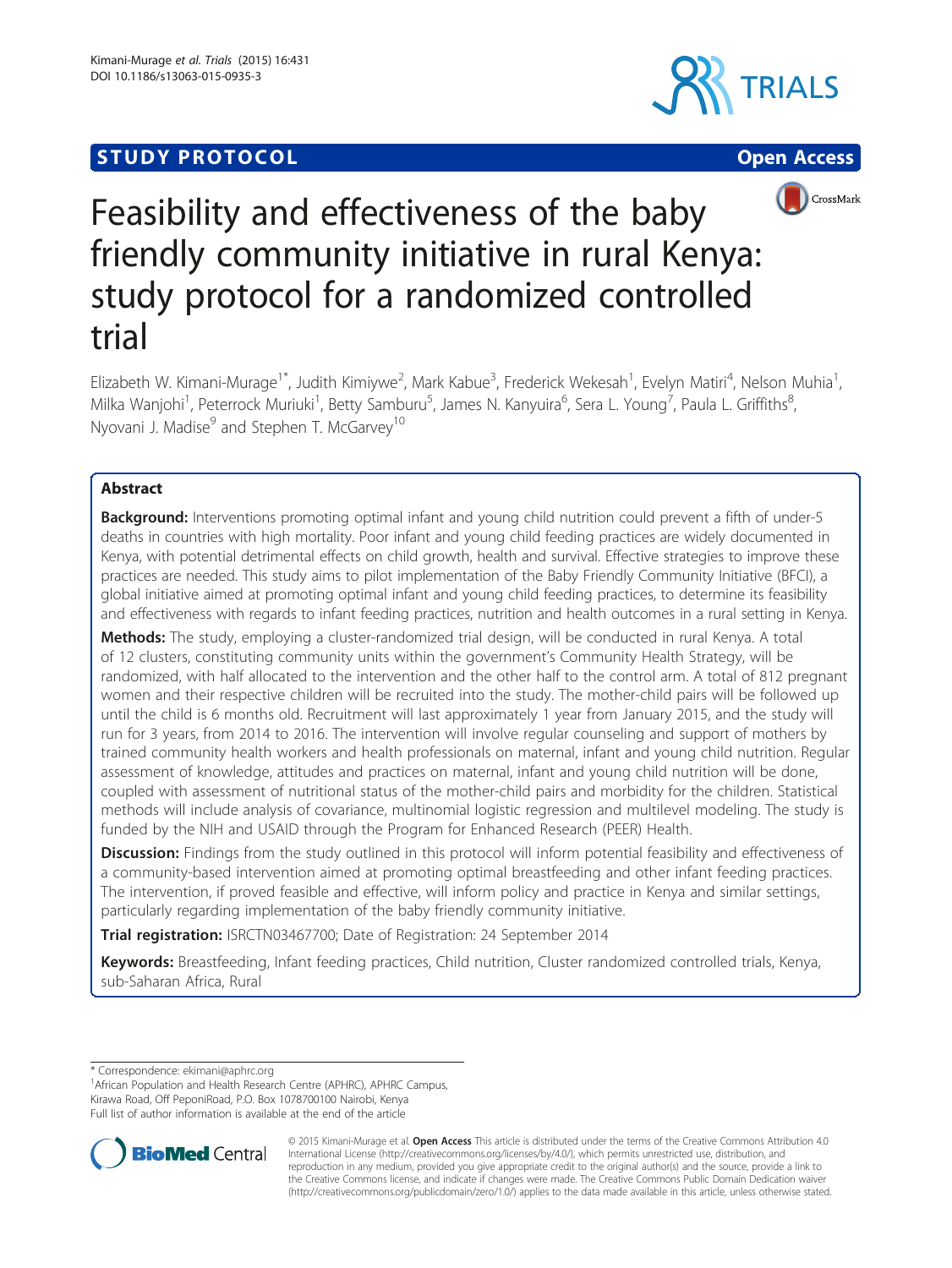#### Background

Nutrition is critical for child survival and wellbeing. Child undernutrition is a major risk factor for ill health and mortality, contributes substantially to the burden of disease in low-income and middle-income countries (LMICs) and is associated with close to half of all child deaths [[1](#page-11-0)]. This is mainly due to its influence on morbidity from the major causes of child deaths including acute respiratory illnesses, diarrhea, malaria and measles [\[2](#page-11-0), [3\]](#page-11-0). Undernutrition is also a major factor for loss in disability-adjusted life years (DALYs), causing 81 million (18 %) loss in DALYs in children under 5 years [\[2](#page-11-0)]. Furthermore, undernutrition is associated with other adverse outcomes including compromised cognitive development, scholarly achievement and future economic productivity; and higher risk of metabolic diseases later in the life course [\[4](#page-11-0)].

There is a growing recognition of the importance of nutrition in the first 1000 days (during pregnancy and 2 years after birth) of life with regards to child growth, health and survival [[5](#page-11-0), [6](#page-11-0)]. Poor breastfeeding and complementary feeding practices are among the prime proximate causes of malnutrition in the first 2 years of life. Breastfeeding confers both short-term and long-term benefits to the child. It reduces morbidity and mortality among infants from infectious diseases, improves mental and motor development and protects against obesity and metabolic diseases later in the life course [[5](#page-11-0)–[8](#page-11-0)]. In 2002, the World Health Organization (WHO) and the United Nations Children's Fund (UNICEF) jointly developed the global strategy for infant and young child feeding (IYCF), which aims at alleviating the burden of disease, largely associated with malnutrition, among the world's children [[9\]](#page-11-0). The WHO recommends exclusive breastfeeding in the first 6 months, to meet the infant's nutritional requirements for optimal growth, development and health. Breastfeeding should be continued up to 2 years of age or more, while timely, nutritionally adequate, safe and appropriate complementary foods should be initiated at the age of 6 months in order to meet the developing nutritional needs of the growing infant [\[8\]](#page-11-0). Interventions promoting optimal breastfeeding could prevent 13 % of deaths, while those promoting optimal complementary feeding could prevent another 6 % of deaths in countries with high mortality rates [\[6\]](#page-11-0).

In Kenya, like in other LMICs, poor maternal infant and young child nutrition (MIYCN) practices are widely documented. For example, according to the 2008/09 Kenya Demographic and Health Survey, only 32 % of children are exclusively breastfed for 6 months, improving from 13 % in 2003 [[10, 11](#page-11-0)]. Additionally, only 39 % of children aged 6–23 months are fed according to the infant and young child nutrition (IYCN) guidelines [[12\]](#page-11-0). Consequently, substantial levels of child malnutrition and poor child health and survival have been documented in Kenya, including high levels (35 %) of stunting among children aged under 5 years [[10](#page-11-0)].

To address these poor IYCN practices, the Kenyan Government developed a strategy in 2007 to promote optimal IYCN practices nationally mirroring the WHO/ UNICEF global strategy for IYCN [[9, 13\]](#page-11-0). The strategy is actualized mainly through the Baby Friendly Hospital Initiative (BFHI), a global initiative that promotes breastfeeding in maternity wards [[14\]](#page-11-0). However, the impact of this hospital-based initiative in LMICs like Kenya is deemed to be minimal. This is because most women, especially the poor, deliver at home, [\[10](#page-11-0), [15\]](#page-11-0), and MIYCN practices are greatly influenced by traditional beliefs and practices. Recognizing the need to reach women at the community level, the Division of Nutrition and Dietetics in the Ministry of Health is, therefore, considering implementing the Baby Friendly Community Initiative (BFCI), a global initiative which employs the principles of BFHI at the community level. Hard evidence on the effectiveness of BFCI and how it works best in the Kenyan context are needed to create the political buy-in, budgetary allocation and effective implementation at the national level. Though the BFCI is being implemented in both LMIC and high-income countries, little evidence from evaluation of the programs exits on its effectiveness in improving MIYCN [[16\]](#page-11-0). The primary goal of the proposed intervention is to change breastfeeding practices, particularly to improve the rate of exclusive breastfeeding, which is currently low in Kenya [[10](#page-11-0)], despite its documented importance in child survival [[1](#page-11-0), [5\]](#page-11-0). Specifically, the study aims to pilot implementation of BFCI to determine its feasibility and effectiveness with regards to breastfeeding and other infant feeding practices, nutrition and health outcomes in a rural setting in Kenya. Specifically, we aim to determine the effectiveness of the BFCI on: (i) the proportion of infants exclusively breastfed for the first 6 months; (ii) the rate of initiation of breastfeeding within the first hour of birth; (iii) other breastfeeding practices and maternal, infant and young child nutrition (MIYCN) knowledge, attitudes and practices; and (iv) on the nutritional and health status of children aged 6 months and below. The pilot study will also investigate the experiences, and facilitating and limiting factors, associated with the implementation of the BCFI.

The primary hypothesis is that implementation of the BFCI will improve access to counseling and support on maternal, infant and young child nutrition to mothers, and lead to higher knowledge and self-efficacy in breastfeeding practices, thereby resulting in adherence to WHO guidelines for breastfeeding. This is expected to lead to improved rates of exclusive breastfeeding for 6 months and other optimal breastfeeding practices.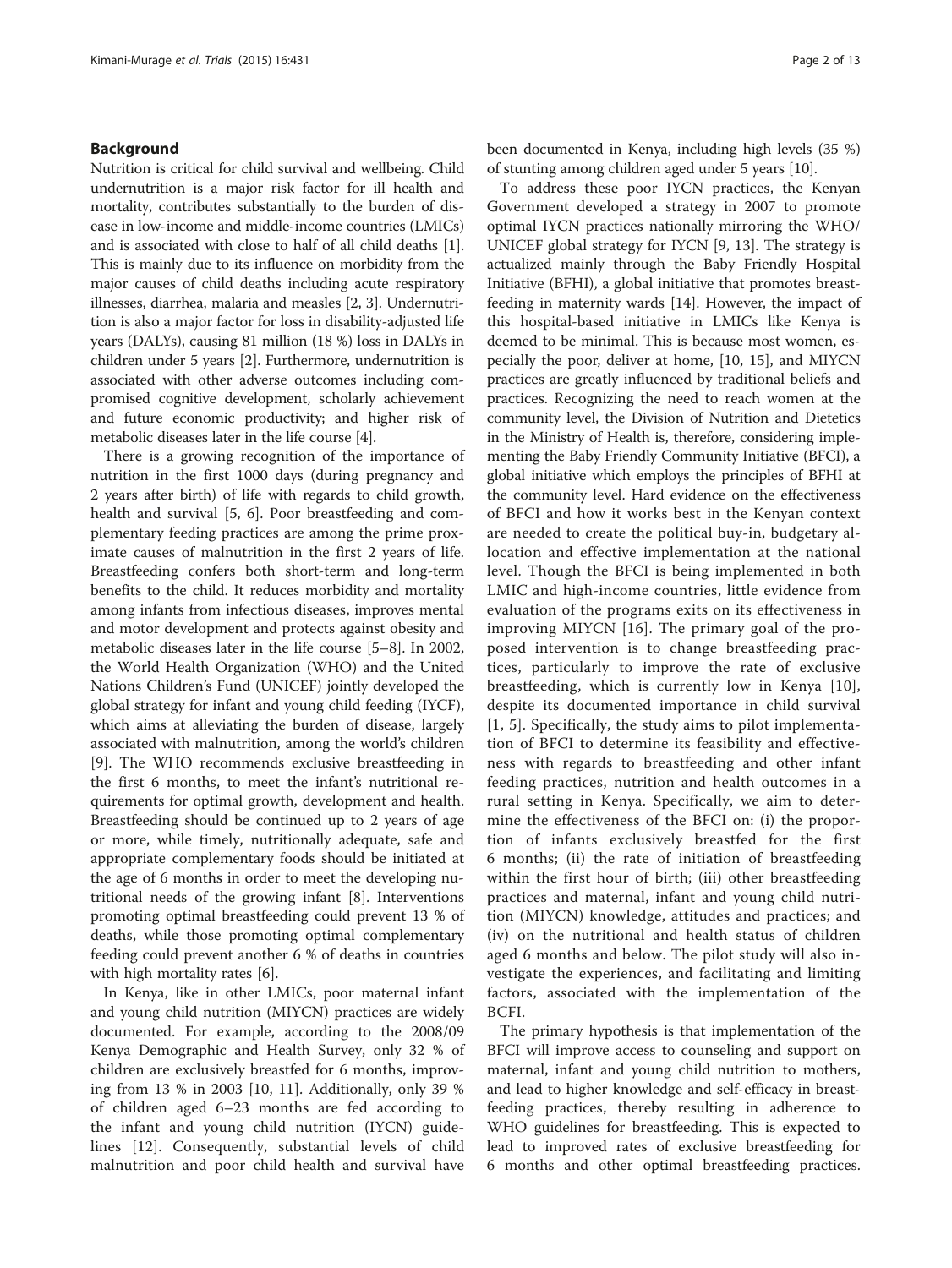Eventually, improved practices are expected to impact on child nutritional and health outcomes in the community. While complementary feeding is very important, this study will not explore effectiveness of the intervention on complementary feeding. This is because due to financial limitations, we will only be able to follow children until 6 months of age, when complementary feeding is expected to be introduced.

# **Methods**

#### Study setting

The study will be conducted in Koibatek sub-County, one of the six sub-counties in Baringo County of the North Rift region of Kenya. Residents in Koibatek practise mixed farming in an area that covers 2,306 km<sup>2</sup>. The total population for 2014 (as reported by sub-county Health Registry and Information Office) is 125,637 with 30,203 being women of childbearing age (15–49) and 4,799 of them being children under 1 year. Koibatek sub-county is subdivided into four administrative divisions (Eldama Ravine, Timboroa, Esageri and Torongo). The sub-county is mainly inhabited by the Tugen people, a Nilotic group whose main occupation and economic activity is mixed farming. The sub-county is served by 32 health facilities (26 dispensaries, 5 Health Centers and only 1 sub-county/district hospital) most (close to 90 %) of which are run by the government. The subcounty lies within the Rift Valley region where, according to the 2008/09 Kenya Demographic and Health Survey, the median duration of exclusive breastfeeding, was 1.7 months, which was among the highest in the country, being higher than the national rural average of 1.0 month. Slightly over a third of children are stunted, 20 % are underweight, while only a third of women deliver at a health facility [\[10\]](#page-11-0). Other evidence indicates that the prevalence of exclusive breastfeeding for 6 months is 32 % [\[17](#page-12-0)].

### Study design and randomization

The study will combine both qualitative and quantitative methods to achieve the study objectives. A formative study using participatory action research design will first be conducted. Then, a cluster randomized trial utilizing both qualitative and quantitative data collection methods will be conducted. The purpose of the formative qualitative study will be mainly to understand the local contexts and cultural factors that influence maternal nutrition, breastfeeding and other infant and young child feeding practices. This information will inform the adaptation of the intervention to the local contexts, and aid understanding of the potential barriers and facilitating factors to the implementation of the intervention. Another purpose of the formative study is to inform the finalization of quantitative data

collection tools. Qualitative methods will be used at the formative stage as well as during and after the intervention to determine experiences with the intervention. Quantitative methods will mainly serve to determine effectiveness of the intervention with regards to breastfeeding practices and nutritional status.

The study will adopt a cluster-randomized trial design [[18](#page-12-0), [19](#page-12-0)]. For pragmatic purposes, community units (CUs), as defined by the government's Community Health Strategy [[20](#page-12-0)] will be used as the clusters. Thirteen CUs have been defined in the study areas. Twelve of the CUs will be randomized with half allocated to the intervention and the other half to the control arm without matching. The random sequence of allocation of the CUs to the intervention or control arm will be computer-generated. Cluster randomization is preferred over individual-level randomization to minimize contamination and for pragmatic purposes in case of future scale-up of the intervention. Randomization will be done by a data analyst who is not a primary member of the study team. Fig. [1](#page-3-0) shows the study design schematically.

#### Clusters and study populations

Twelve CUs will constitute the clusters to be included in the study. CUs are geographically defined units, mostly equal to a village (in our study setting) and usually have a population size of approximately 5000 people. The CUs are defined by the Community health Strategy, a government community-based approach where community health workers (CHWs), currently referred to as community health volunteers (CHVs) in Kenya, provide health care services to people at the community level. The reason for choosing to work with the defined CUs is pragmatic because they are administrative areas that are defined by the health care system and any intervention moving forward in the future would need to map onto these administrative units to be effective [\[20](#page-12-0)].

This trial will include women of reproductive age (15–49 years) who are pregnant at the time of recruitment, and their respective children from the pregnancies aged less than 6 months in Koibatek sub-county in Baringo county. These will be recruited during pregnancy on a rolling basis until the desired sample size is achieved. The target is to recruit the women as early as possible during pregnancy, particularly during the first or second trimester, so as to get as much exposure to the intervention during pregnancy as possible.

Women of reproductive age, who will have given birth before receiving at least one personalized counseling session by our trained CHWs regarding exclusive breastfeeding will be excluded. To be dropped from the analysis will be: (i) women who lose their pregnancy and/or have a still-birth; (ii) women who cannot be traced for follow-up during pregnancy; (iii) mother-child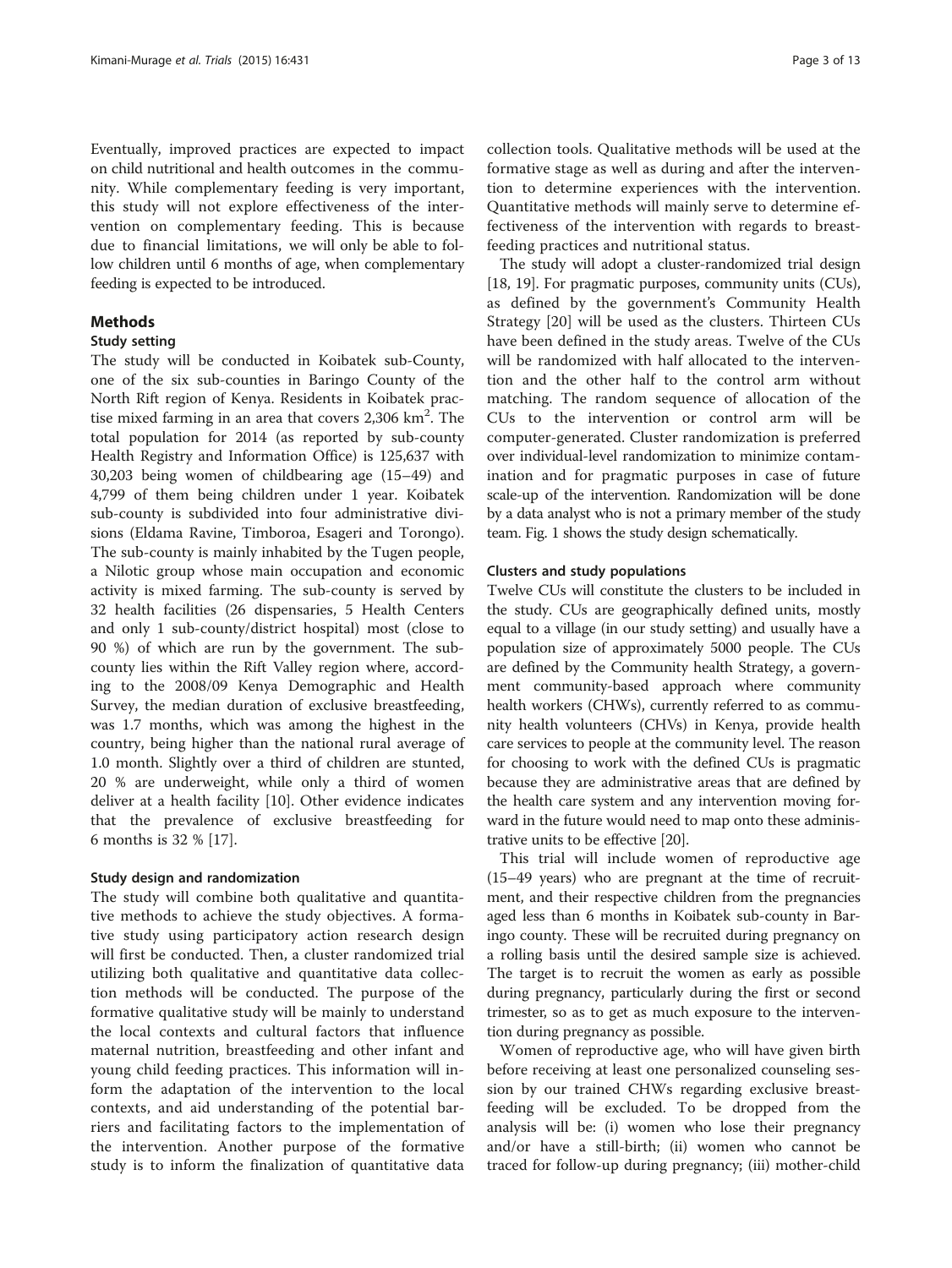<span id="page-3-0"></span>

pairs of children with disability that would make their participation in the intervention difficult: for example, blind, deaf and intellectually impaired individuals or children with cleft lip.

#### Recruitment

Recruitment of the study participants will be done through identification of pregnant women by CHWs, through identification by antenatal care providers in the study area, and through use of community informants to ensure high coverage. All known pregnant women in the two study areas will be invited to participate in the study until the desired sample size is achieved. Recruitment is expected to be for a period of approximately 1 year. Before the beginning of the study, a rigorous community mobilization involving community leaders and community members will be done to inform the community of the study, and to encourage pregnant women to identify with the CHWs as early as possible in both the intervention and control arm. Recruitment will last approximately 1 year from January 2015 to December 2015.

#### Sample size considerations

The sample size determination was undertaken considering the cluster randomized study design [[21](#page-12-0)]. An estimated sample size of 738 mother-child pairs will be required for both intervention and control arms so as to have adequate power to detect an increase in exclusive breastfeeding for 6 months from 32 % (the baseline rate of exclusive breastfeeding in the study setting) [\[17](#page-12-0)] to 50 %; an approximately 18 percentage point increase, although higher increases have been documented in similar interventions elsewhere in the developing world [\[22\]](#page-12-0). We used a level of precision of 5 % (for a 2-sided  $t$  test) and power of 80 %. We then adjusted for expected design effect using a design effect of 3.15 calculated based on intracluster correlation coefficient of 0.035 from another study in Kenya (unpublished) and an average cluster size of 62.5. We allowed for 10 % potential loss to follow-up. The estimated sample size is 812. We therefore expect to recruit 406 women in each study arm. Twelve CUs will be required for the estimated sample size.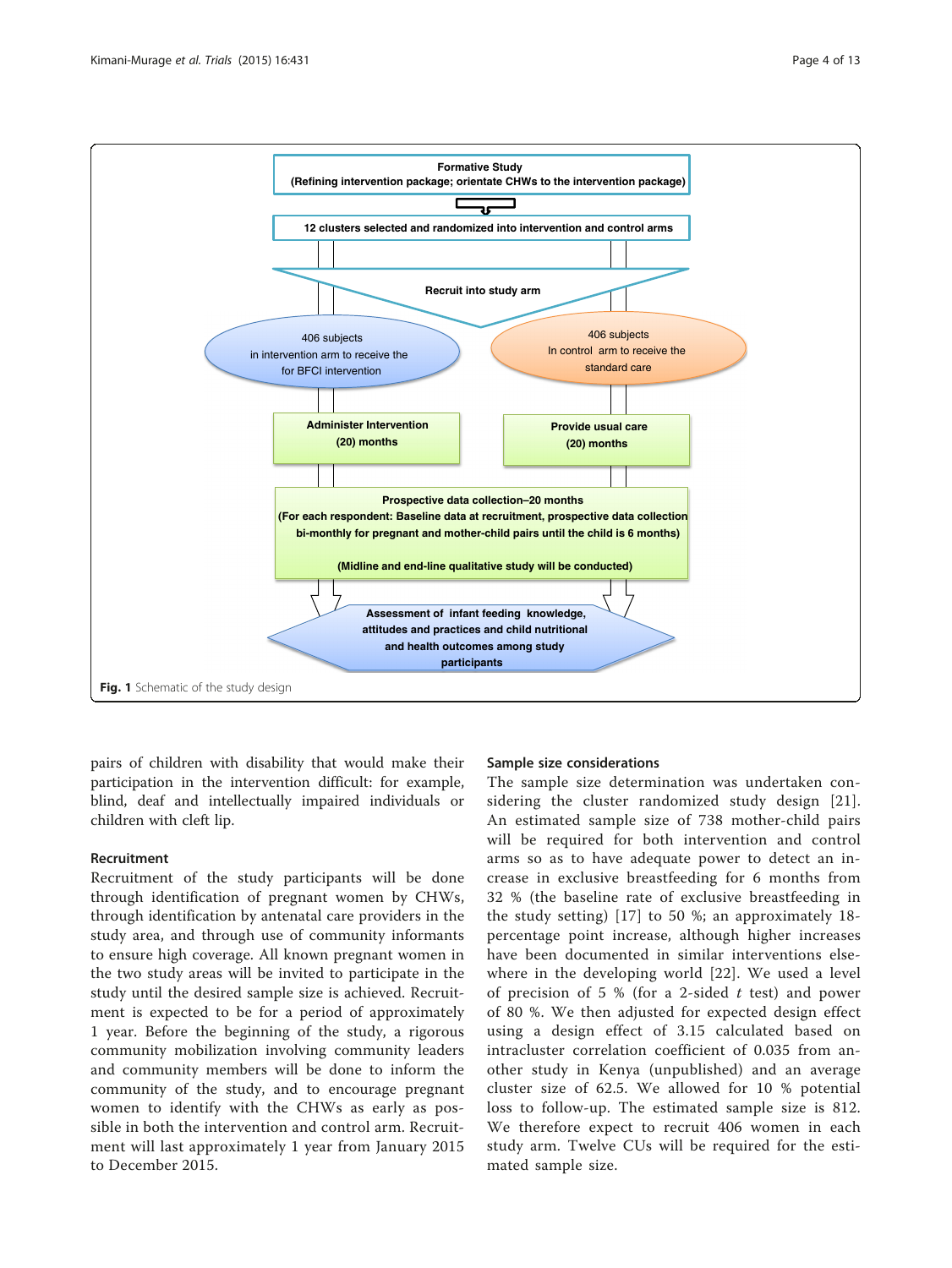#### Intervention

The intervention will involve implementation of the BFCI in the intervention clusters. The proposed BFCI in Kenya is a multifaceted program for promotion of optimal breastfeeding and infant and young child nutrition, and other practices including maternal nutrition in the community. The BFCI is based on the principles of the BFHI, but extends them to the community in order to provide women with a comprehensive support system to improve breastfeeding practices and other maternal, infant and young child nutrition practices at the community level. The BFCI package (unpublished) adapted for implementation in Kenya involves an 8-step plan as illustrated in Table 1.

CHWs (including traditional birth attendants (TBAs)) and health care professionals at the lower-level health facilities (dispensaries (level 2) and health centers (level 3)) in the participating intervention CUs will be trained on the BFCI package at the beginning of the intervention followed by on-job training and mentoring through supportive supervision by the research team and the sub-county Nutrition Officer quarterly to ensure proper implementation of the BFCI at the facility and community levels. Training materials for CHWs and health professionals will include the IYCF Counseling Package developed by UNICEF in partnership with other organizations, which has been adopted by the Ministry of Health, Kenya [\[23](#page-12-0)]. The package is

Table 1 Steps in the proposed Baby Friendly Community Initiative (BFCI) program in Kenya

| Step   | Description                                                                                                                                                       |
|--------|-------------------------------------------------------------------------------------------------------------------------------------------------------------------|
| Step 1 | Have a written MIYCN policy summary statement that is<br>routinely communicated to all health providers, community<br>health volunteers<br>and community          |
| Step 2 | Train all health care providers and community health<br>volunteers in the knowledge and skills necessary to<br>implement the MIYCN policy                         |
| Step 3 | Promote optimal maternal nutrition among women and<br>their families                                                                                              |
| Step 4 | Inform all mothers and their families about the benefits<br>of breastfeeding and risks of artificial feeding                                                      |
| Step 5 | Support mothers to initiate breastfeeding within the first<br>hour of birth, establish and maintain exclusive<br>breastfeeding for first 6 months                 |
| Step 6 | Encourage sustained breastfeeding beyond 6 months to<br>2 years or more alongside timely introduction of appropriate,<br>adequate and safe<br>complementary foods |
| Step 7 | Provide a welcoming and conducive environment for<br>breastfeeding families                                                                                       |
| Step 8 | Promote collaboration between health care staff, maternal,<br>infant and young child nutrition support groups and the<br>local community                          |

MIYCN maternal, infant and young child nutrition

designed to equip primary health care staff to be able to support mothers and other caregivers to optimally feed their infants and young children. The CHWs and primary care staff will be equipped with infant and young child feeding counseling cards; brightly colored illustrations that depict key infant and young child feeding concepts and behaviors to share with mothers, fathers and other caregivers. The package will be adapted to include counseling messages on maternal nutrition.

As part of the BFCI package, community support groups for mothers comprising about 20 mothers per group and including other people in the community that may support the mothers such as a CHW, a community health extension worker, an older woman and a community leader, will be formed in the intervention areas. The mothers in the group will meet regularly: for example, once a month to offer each other peer-counseling and support with regards to breastfeeding and other maternal, infant and young child nutrition practices. The CHW will be the facilitator of the group. The older woman will be a model mother, carefully selected, based on knowledge and experience with infant feeding, and will be a resource for the group. The community leader, who may be the area chief or village elder, will also be a resource person particularly to offer support on administrative issues. The extension worker, who may be a skilled nurse will offer technical advice to the group.

CHWs in both intervention and control areas will be given a motivation package given as a seed grant to the whole group of CHWs to start an income-generating activity, and training on income-generating activities.

The intervention group will also receive the BFCI package including: (i) personalized home-based counseling and support on optimal MIYCN practices by CHWs, and professional counseling of mothers by health professionals at health facilities; and (ii) formation of community support groups for mothers. In addition, they will receive MIYCN education materials. The control group will have the usual care only (Table 1). Usual care will include routine services offered to mothers and their children through the health care system including information materials regarding MIYCN, standard counseling on antenatal and postnatal care, appropriate tests during pregnancy, health facility delivery, general nutrition, hygiene, and immunization. Those in the control arm will receive routine visits by CHWs as provided for within the Community Health Strategy (usual care). Table [2](#page-5-0) outlines the intervention package.

Counseling of mothers will be initiated during pregnancy as soon as the mother is recruited and will be continued until the infant is 6 months. Counseling will encompass maternal nutrition, skin-to-skin contact between mother and baby immediately after birth, immediate initiation of breastfeeding after birth, breast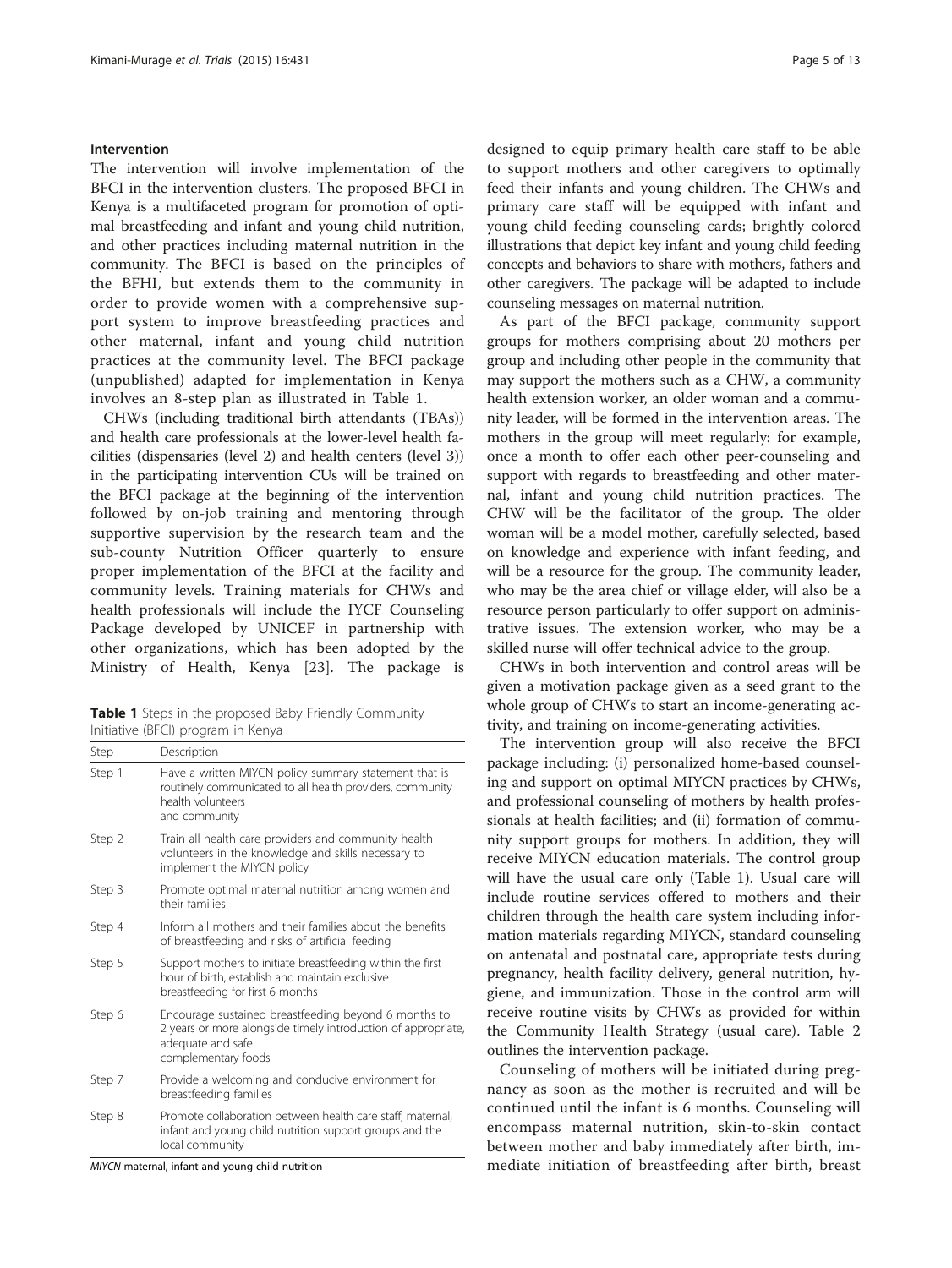<span id="page-5-0"></span>

|  |  |  |  |  |  | Table 2 Services and materials provided to intervention and control groups |  |  |  |  |
|--|--|--|--|--|--|----------------------------------------------------------------------------|--|--|--|--|
|--|--|--|--|--|--|----------------------------------------------------------------------------|--|--|--|--|

| Intervention group                                                                                                                                                                    | Control group                                                                                                               |
|---------------------------------------------------------------------------------------------------------------------------------------------------------------------------------------|-----------------------------------------------------------------------------------------------------------------------------|
| a) Distribution of MIYCN educational materials (usual care)                                                                                                                           | a) Distribution of MIYCN educational materials (usual care)                                                                 |
| b) Supportive supervision (scheduled regular visits to assess implementation<br>of BFCI package)                                                                                      | b) Supportive supervision (usual planned visits by DHMT)                                                                    |
| c) CHW motivation package (provision of a monthly stipend (seed money<br>for an income generating activity as a group) and training for<br>income-generation activities as incentive) | c) CHW motivation package (Seed money for an income<br>generating activity as a group same as in the<br>intervention group) |
| d) Orientation, and continuous on job training and mentoring of the HWs<br>and CHWs/CHEWs on BFCI package implementation                                                              |                                                                                                                             |
| e) Formation and support of mother support groups in the community                                                                                                                    |                                                                                                                             |

BFCI Baby Friendly Community Initiative, CHEWs community health extension workers, CHWs community health workers, DHMT district health management team, HWs health workers, MIYCN maternal, infant and young child nutrition

positioning and attachment, exclusive breastfeeding, frequency and duration of breastfeeding, expressing breast milk, storage and handling of expressed milk and lactation management. It will also focus on ageappropriate complementary feeding, starting at 6 months: age appropriate complementary foods (nutritious, safe, affordable, and locally available), feeding frequency and quantity, and appropriate feeding practices including hygiene and responsive feeding behaviors, which encourage mother-child interaction during feeding [\[24, 25](#page-12-0)]. However, effectiveness of the intervention on complementary feeding will not be evaluated in this study. For the intervention arm, CHWs will visit the pregnant woman about once every month up to week 34, after which they will visit the mother weekly until delivery. After delivery, they will visit the mother weekly in the first month, then once a month until 6 months. The CHWs to be involved will be existing CHWs within the existing CUs in the region under the Community Strategy. In line with guidelines of the Community Health Strategy in Kenya, each CHW will serve approximately 20 households. HIV-infected women will not be excluded nor their status identified in the data collection. The counselors in the intervention arm will be trained on the messages for both HIV-negative and HIVpositive mother with regards to infant feeding. The information materials given to both intervention and control arms will also stipulate information on feeding for HIVexposed infants. The CHWs will further be told to inform the mothers that should they be HIV-positive, they should seek further counseling and support from health professionals/PMTCT program. An outline of the content of the counseling messages is given in Table 3.

A formative qualitative study will be conducted before the roll-out of the intervention to inform the design and components of the intervention including content of the counseling messages. Interviews will be conducted with: (i) key informants in the study communities such as community leaders, CHWs, TBAs and health professionals; (ii) women who are currently pregnant, breastfeeding or mothers of children under 5 years. Additionally,

consultations will be held with key organizations including the Division of Nutrition and Dietetics and the Division of Community Health Services in the Ministry of Health; UNICEF and other organizations working on MIYCN issues. The information gathered will be used to adapt the counseling messages and information materials. The formative study will also establish mechanisms for successfully engaging CHWs into the study.

Rigorous monitoring of the intervention will be done to ensure that the intervention is delivered as required. Process evaluation of the intervention will be done at mid-term and at end-line using the assessment tools specifically developed for the purpose. Exit interviews will be conducted with pregnant women and mothers of

# Table 3 Content of counseling messages

| <b>Pable 3</b> Content of Counseling inessayes                                                      |
|-----------------------------------------------------------------------------------------------------|
| • Maternal nutrition:                                                                               |
| Food portions during pregnancy and lactation                                                        |
| Appropriate foods (nutritious, affordable, and locally available) during<br>pregnancy and lactation |
| Frequency of feeding during pregnancy and lactation                                                 |
| · Breastfeeding:                                                                                    |
| Breast positioning and attachment                                                                   |
| Immediate initiation of breastfeeding after birth                                                   |
| Exclusive breastfeeding for 6 months                                                                |
| Frequency and duration of breastfeeding                                                             |
| Expressing breast milk, storage and cup feeding                                                     |
| Dealing with breast conditions                                                                      |
| Breastfeeding for HIV-positive women                                                                |
| • Complementary feeding:                                                                            |
| Timely initiation of complementary foods                                                            |
| Appropriate complementary foods (nutritious, affordable, and locally<br>available)                  |
| Feeding frequency and quantity                                                                      |
| Appropriate feeding practices including hygiene and responsive<br>feeding behaviors                 |
| Safe preparation and storage of foods                                                               |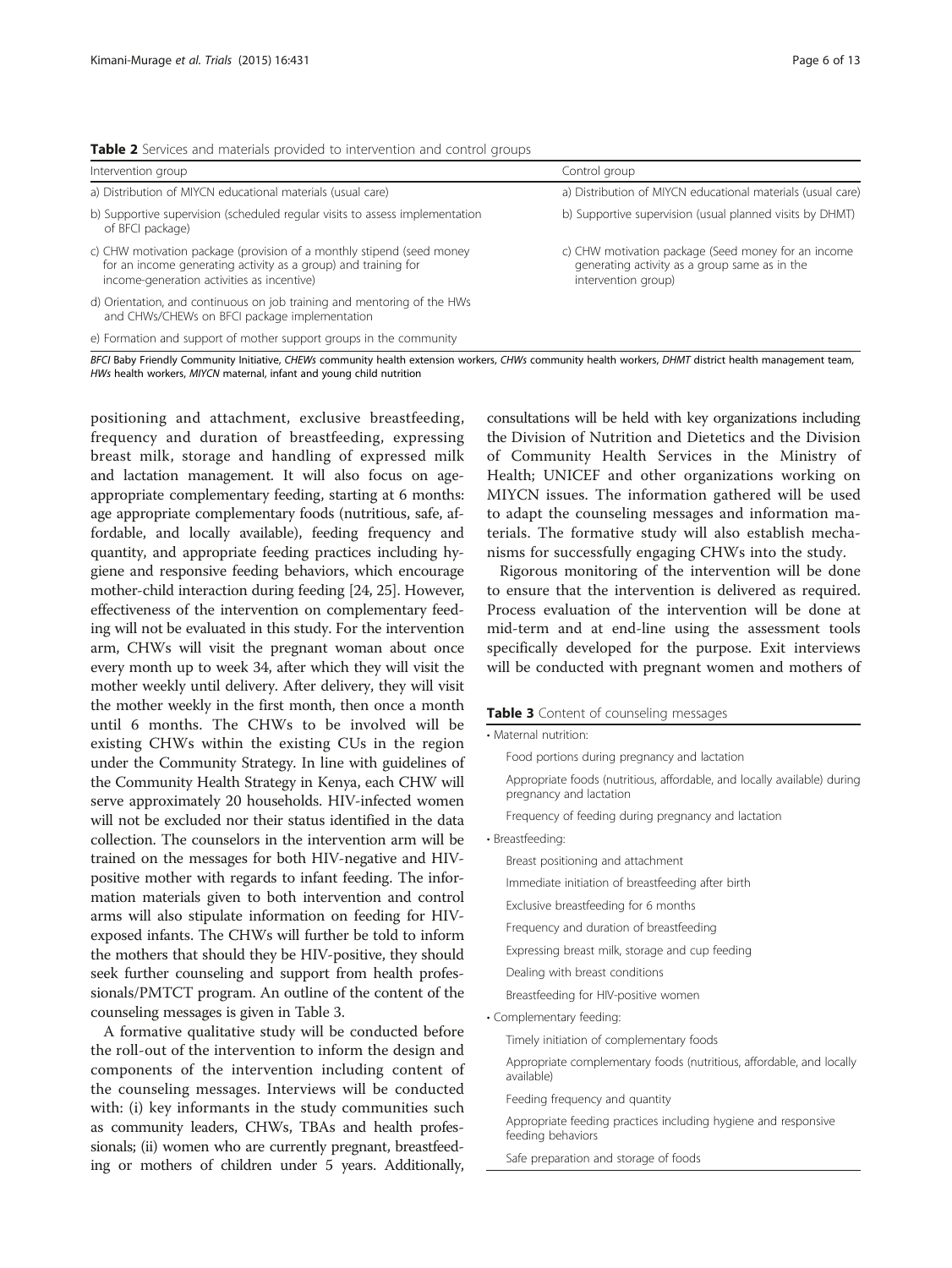children aged less than 6 months at the health facilities in the intervention CUs on the counseling on MIYCN received. Another set of similar interviews will be conducted at the community level in the participating CUs. Additionally, interviews will be conducted with CHWs and health care professionals: for example, to establish if they actually obtained training on MIYCN. Further, observations will be done to determine whether BFCI is being implemented as planned: for example, if there is a written policy summary statement at the participating health facilities that is routinely communicated to health care workers. Process evaluation will lead to determination of whether the health facility should be certified as baby friendly or not as outlined in the BFCI assessment protocols. As part of monitoring of the intervention on a daily basis, mother's diary (to record counseling sessions and content of counseling) and CHWs' reporting tools will be used. The CHWs will be expected to submit weekly reports of their activities to the field coordinator. Close supervision of the activities of the CHWs will be done through regular spot checks and sit-in sessions by the field coordinator.

### Assessment

# Primary outcome

The primary outcome measure is the proportion of children being exclusively breastfed for the first 6 months.

This will involve determining the effectiveness of the BFCI intervention on the level or proportion of children being exclusively breastfed for the first 6 months. The advice and support received by mothers through the intervention is expected to lead to self-efficacy with regards to breastfeeding and effective breastfeeding, hence adherence to WHO guidelines on breastfeeding, resulting in improved levels of exclusive breastfeeding for 6 months. Data on breastfeeding practices will be collected longitudinally from birth every 2 months through an interviewer-administered questionnaire to the mother (24-hour recall at 2, 4, 6 months) with probes on the age at introduction of foods or liquids (if appropriate). Analyses will focus on the differences between the two study arms in the proportion of infants being exclusively breastfed at 6 months, as well as at the two earlier times of 2 and 4 months postpartum.

# Secondary outcomes **Qualitative**

(i) Norms and cultural factors that influence breastfeeding and other maternal, infant and young child feeding practices. Data will be collected through qualitative interviews with mothers, fathers, community leaders, TBAs, CHWs, other community members, and health care providers

(ii) Enabling factors and barriers. Data will be collected through qualitative interviews with mothers, fathers, community leaders, TBAs, CHWs, other community members, and health care providers to identify key players and structures in the community that would facilitate implementation of BFCI; factors that influence uptake of interventions in the community; and any potential hindrances to the success of the intervention (for example, myths, beliefs)

#### **Ouantitative**

- (iii)MIYCN knowledge, attitudes and practices according to WHO recommendations on breastfeeding [[9](#page-11-0)]. Data will be collected through self-reports by mothers using an intervieweradministered questionnaire at recruitment and every 2 months during the follow-up period to determine change in knowledge, attitudes and practices with the intervention
- (iv) Timing of initiation of breastfeeding. Data will be collected through self-reports by mothers using an interviewer-administered questionnaire within the first month of birth
- (v) Interventions aimed at optimal infant breastfeeding practices have been found to reduce malnutrition among infants and young children. [[26](#page-12-0)]. It is, therefore, expected that the proposed intervention will have an effect on the levels of stunting, underweight and wasting. Anthropometric measurements: weight, length and mid-upper arm circumference (MUAC) will be collected on the child every 2 months during the follow-up period (months 2, 4 and 6). All anthropometric measurements will be carried out by the study staff according to standard procedures [\[27](#page-12-0)]. For determination of underweight, stunting, and wasting, weight-for-age z-scores (WAZ), length-forage z-scores (LAZ) and weight-for-length z-scores (WLZ), respectively, will be generated using the WHO 2006 growth standards [\[28](#page-12-0)]. Stunting will be determined as LAZ < −2, underweight as WAZ < −2 and wasting as WLZ < −2 [\[29\]](#page-12-0)
- (vi) Evidence indicates that breastfeeding is preventive against infections such as rotaviral diarrhea [\[30\]](#page-12-0). It is, therefore, expected that promotion of exclusive breastfeeding would impact on the rate of diarrhea morbidity. Data on the presence of diarrhea morbidity in the last 2 weeks for the child will be collected longitudinally through an intervieweradministered questionnaire to the mother every 2 months during the follow-up period (months 2, 4 and 6)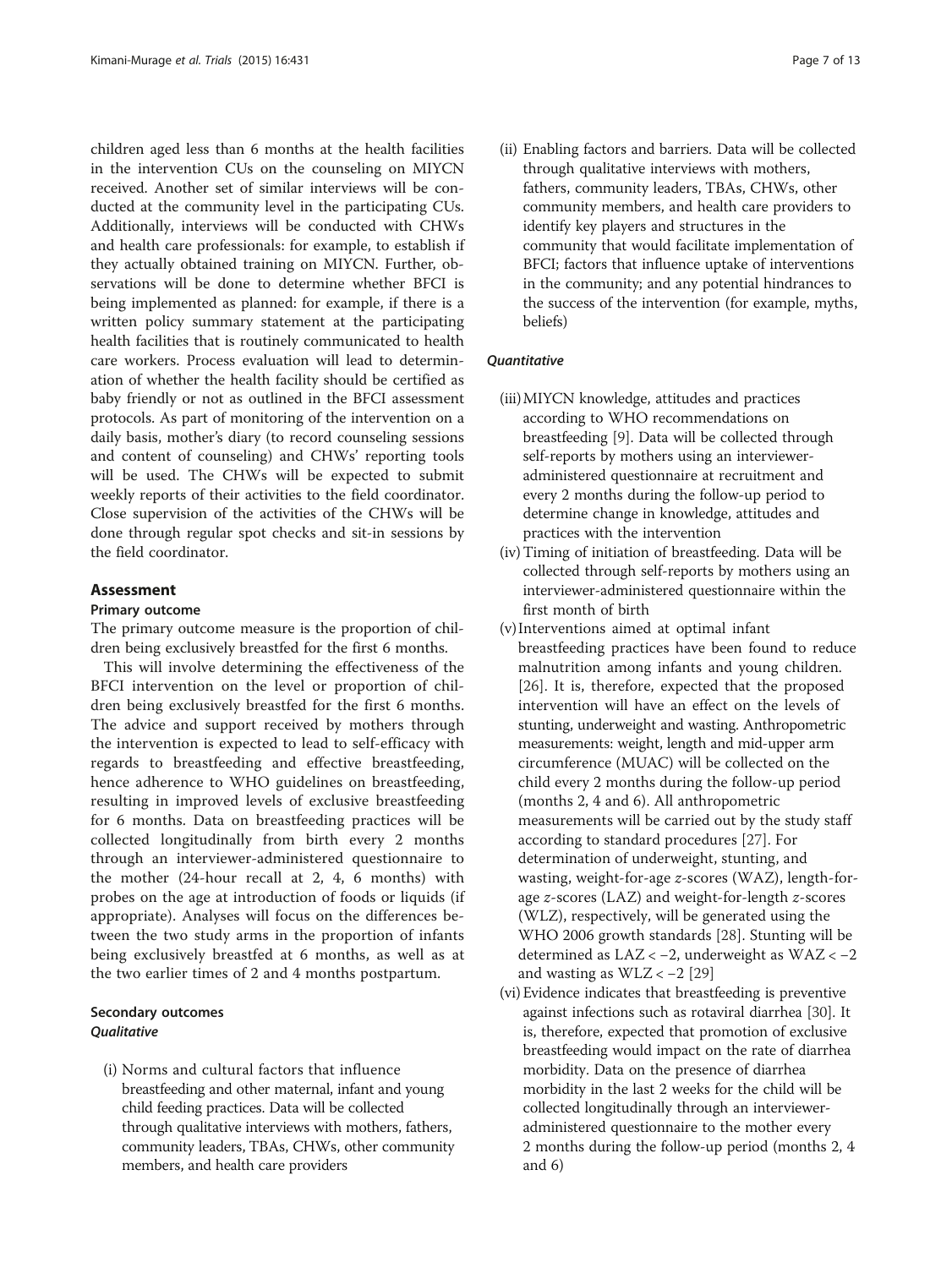<span id="page-7-0"></span>(vii)Satisfaction with the intervention, facilitating and limiting factors. Data will be collected through self-administered questionnaire to the mother. Additionally, qualitative interviews will be conducted with the mothers and community members including CHWs on experiences with the intervention

# Data collection and analysis

The study will include both qualitative and quantitative standard data collection procedures. Table 4.

## Qualitative data collection before, during and after the intervention

The qualitative study will involve focus group discussions (FGDs), key informant interviews (KIIs) and indepth interviews (IDIs) before the intervention, during the intervention and at the end of the intervention. During the formative qualitative study, IDIs  $(n = \sim 10)$ , FGDs  $(n = \sim 10)$  and KIIs  $(n = \sim 20)$  will be conducted before the beginning of the intervention to: (i) establish knowledge, attitudes and practices regarding maternal nutrition, breastfeeding and complementary feeding; (ii)

|  |  |  | <b>Table 4</b> Data collection outline |  |
|--|--|--|----------------------------------------|--|
|--|--|--|----------------------------------------|--|

| Formative study                                                                                                                                                                                         |                                                                                                                                                                                                                                                                                                                                                                                                                                                                                                       |                                                                                                                                                                                                                                                                                                                                                                                               |  |  |
|---------------------------------------------------------------------------------------------------------------------------------------------------------------------------------------------------------|-------------------------------------------------------------------------------------------------------------------------------------------------------------------------------------------------------------------------------------------------------------------------------------------------------------------------------------------------------------------------------------------------------------------------------------------------------------------------------------------------------|-----------------------------------------------------------------------------------------------------------------------------------------------------------------------------------------------------------------------------------------------------------------------------------------------------------------------------------------------------------------------------------------------|--|--|
| Study objective                                                                                                                                                                                         | Data/variables                                                                                                                                                                                                                                                                                                                                                                                                                                                                                        | Method                                                                                                                                                                                                                                                                                                                                                                                        |  |  |
| 1. To establish local contexts and norms, which<br>influence Maternal, Infant and Young Child<br>Nutrition (MIYCN) practices in order to tailor<br>the intervention package to the local<br>communities | Attitudes and practices regarding breastfeeding<br>and other MIYCN practices; cultural and social<br>factors and norms that influence MIYCN                                                                                                                                                                                                                                                                                                                                                           | Focus group discussions (FGDs) with community<br>members (women and men and community<br>health workers); key informant interviews (KIIs)<br>with key informants including community<br>administrators and other leaders (e.g. religious<br>group leaders), traditional birth attendants (TBAs);<br>Klls with facility health workers, CHWs and Sub-<br>County Health Management (ScHMT) team |  |  |
| 2. To identify enabling factors and barriers<br>that may influence the implementation<br>of BFCI and potential ways of addressing<br>them                                                               | Key players and structures in the community<br>that would facilitate implementation of BFCI<br>(key influential people in the community,<br>community resource persons that would be<br>involved in the implementation of the project,<br>other useful community resources); factors (e.g.<br>socioeconomic, maternal age, social/family<br>support) that influence uptake of interventions<br>in the community; any potential hindrances to<br>the success of the intervention (e.g. myths, beliefs) | Key informant interviews (KIIs) with key informants<br>including community administrators and other<br>leaders (e.g. religious group leaders), traditional<br>birth attendants (TBAs); Klls with facility health<br>workers, CHWs and (ScHMT) team, FGDs with<br>mothers and fathers                                                                                                          |  |  |
| Cluster randomized trial                                                                                                                                                                                |                                                                                                                                                                                                                                                                                                                                                                                                                                                                                                       |                                                                                                                                                                                                                                                                                                                                                                                               |  |  |
| Study objective                                                                                                                                                                                         | Variable/Data                                                                                                                                                                                                                                                                                                                                                                                                                                                                                         | Methods                                                                                                                                                                                                                                                                                                                                                                                       |  |  |
| Primary objective                                                                                                                                                                                       |                                                                                                                                                                                                                                                                                                                                                                                                                                                                                                       |                                                                                                                                                                                                                                                                                                                                                                                               |  |  |
| 1. To determine the effectiveness of the BFCI<br>on the rates of exclusive breastfeeding for<br>the first 6 months                                                                                      | Duration of exclusive breastfeeding as a <i>derived</i><br>variable: age of child, current status of breastfeeding<br>(exclusive, mixed feeding, not breastfeeding)<br>with probes on the age at introduction of<br>other foods or liquids (if appropriate), and a<br>24-hour recall feeding question                                                                                                                                                                                                 | Quantitative: questionnaires to mothers and<br>24-hour recall at 2, 4 and 6 months;                                                                                                                                                                                                                                                                                                           |  |  |
| Secondary objectives                                                                                                                                                                                    |                                                                                                                                                                                                                                                                                                                                                                                                                                                                                                       |                                                                                                                                                                                                                                                                                                                                                                                               |  |  |
| 2. To determine the effectiveness of the BFCI<br>on breastfeeding and other MIYCN<br>knowledge, attitudes and practices                                                                                 | Breastfeeding and other MIYCN knowledge,<br>attitudes and practices including breast<br>positioning attachment, and frequency<br>of feedina                                                                                                                                                                                                                                                                                                                                                           | Quantitative: questionnaires to mothers<br>(at baseline and end-line)                                                                                                                                                                                                                                                                                                                         |  |  |
| 3. To determine the effectiveness of the BFCI<br>on rate of initiation of breastfeeding within<br>the first hour of birth                                                                               | Timing of initiation of breastfeeding with specific<br>prompts on whether infant was put to breast<br>immediately, within 1 hour or later, reasons for<br>the delay in initiation of breastfeeding                                                                                                                                                                                                                                                                                                    | Quantitative data gathered from interviews with<br>mothers within 2 months of the birth of the child                                                                                                                                                                                                                                                                                          |  |  |
| 4. To determine the effectiveness of the BFCI<br>on nutritional and health status of children<br>aged 6 months and below.                                                                               | Anthropometric measurements including MUAC,<br>weight and length morbidity from diarrhea using<br>14- day recall                                                                                                                                                                                                                                                                                                                                                                                      | Quantitative: using questionnaires, MUAC tapes,<br>electronic weighing scale and measuring board<br>at 2.4 and 6 months                                                                                                                                                                                                                                                                       |  |  |
| 5. To determine satisfaction with the intervention,<br>and the enabling factors/barriers associated<br>with the implementation of the BCFI                                                              | Facilitating factors and barriers associated with<br>intervention; Client satisfaction, experiences with<br>intervention and with the processes of delivering it                                                                                                                                                                                                                                                                                                                                      | Quantitative data: Likert scale (satisfaction) at<br>end-line Qualitative: interviews with mothers,<br>community opinion leaders, HWs and CHWs<br>(experiences, facilitating factors and barriers)<br>at midline and end-line                                                                                                                                                                 |  |  |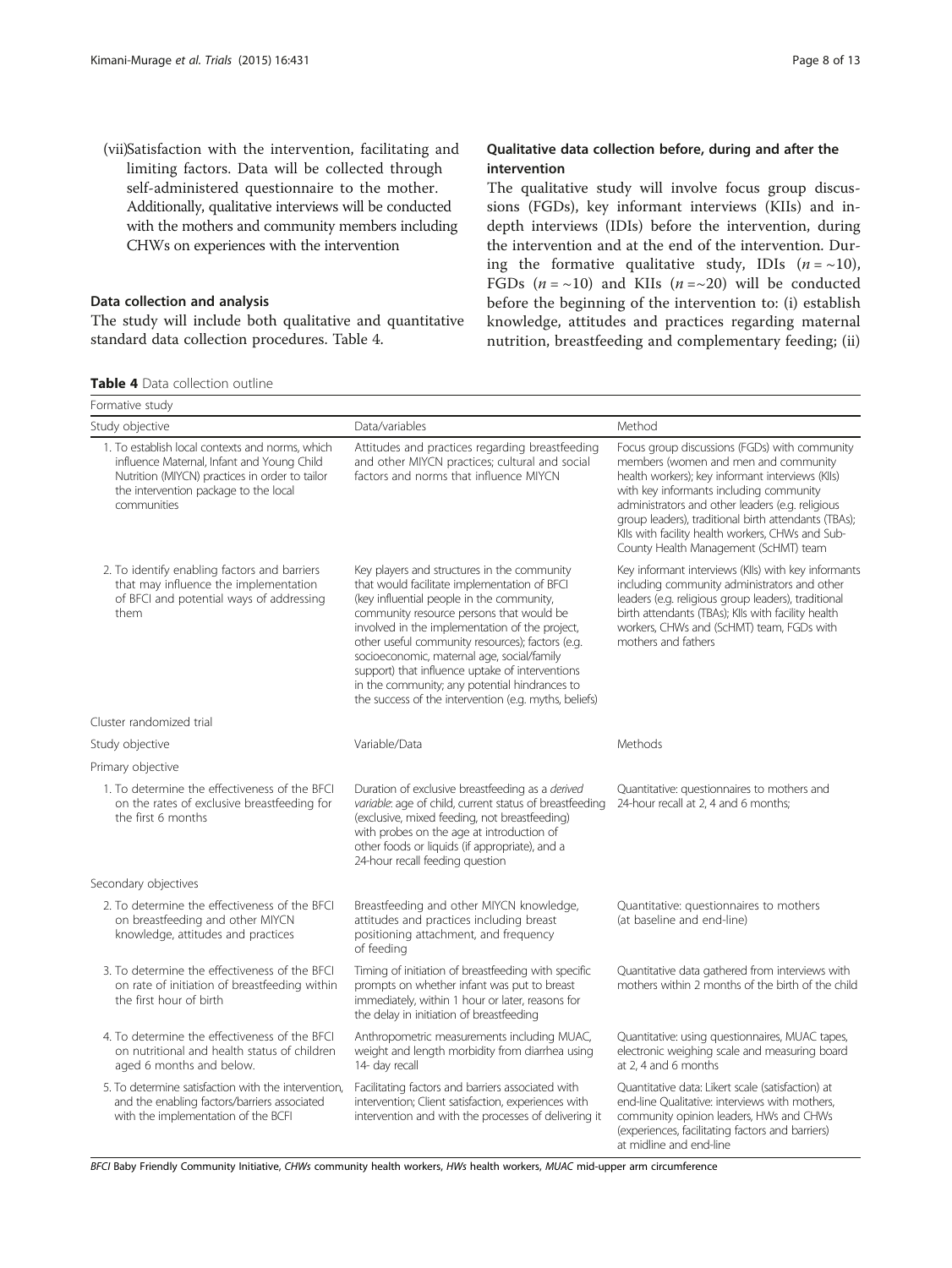establish contextual and cultural factors, which contribute towards MIYCN practices; and (iii) inform customization of BCFI including the role of key persons involved in reproductive health such as TBAs.

Focus group discussions will be conducted with women of reproductive age (15–49 years) who are either pregnant, breastfeeding or have ever breastfed and with CHWs and village elders. Key informant interviews will be conducted among health care professionals, sub-County Health Management Team members, TBAs and other community leaders including the chief, village elders and religious leaders. This information will inform the customization of the intervention and the finalization of the quantitative tools for assessing the study outcomes. Key informants will be selected based on their social standing and knowledge of the community in terms of culture and other practices. To identify such individuals, we will talk to the administrative leaders including the chief and the village elders, who will also be considered key informants. These individuals will be included in the formative study since they are in a position to provide useful insight in the structure and ways of the community.

Qualitative data will also be collected during the intervention and at the end of intervention to document experiences and satisfaction with the intervention, challenges and enabling factors, and recommendations for change or future practice. This will be collected through IDIs and FGDs with mothers; and FGDs with CHWs and village elders; and KIIs with other community leaders including religious leaders, health care professionals, TBAs and the Sub-County Health Management Team members.

The qualitative interviews will be tape-recorded after obtaining consent from the participants. Digital recorders will be used for data collection together with notes that will be taken during the interviews. The recorded data will be transcribed verbatim to enhance accuracy.

#### Qualitative data analysis

Qualitative data will be transcribed verbatim and coded in NVIVO (QSR International Pty Ltd., Burlington, MA, USA), to identify primary and meta codes and major themes. Themes: for example, regarding breastfeeding and infant feeding beliefs and norms will be identified, with attention to contradiction and diversity of experiences and attitudes. Analysis across all transcripts will be done thematically [[31\]](#page-12-0).

#### Quantitative data collection

Quantitative data for effectiveness evaluation will be collected at baseline and every 2 months during the followup from all mother-child pairs in both intervention and control arms. The target population will be pregnant women and their respective children aged less than 6 months. Baseline data will be collected at recruitment, then follow-up data will be collected every 2 months as appropriate until the respective child is 6 months.

As stated earlier, data collection will involve selfreports by the mother using an interviewer-administered questionnaire, and objective measures through anthropometry (weight, length, MUAC).

Other than the data for the outcomes outlined above, contextual data including household food security, water, sanitation and personal hygiene, antenatal care, delivery characteristics, vaccination, maternal socio-demographic characteristics and socio-economic status (SES) will also be collected using an intervieweradministered questionnaire, administered by a carefully trained research assistant.

Details of quantitative data collection are outlined in Table [4](#page-7-0).

#### Statistical analysis

Analyses will involve comparison of outcomes between the intervention group and the control group using multilevel linear logistic regression and multinomial logistic models that account for clustering.

Determination of differences between the 2 trial arms in the primary outcome (exclusive breastfeeding) will be done at month 2, month 4 and at month 6. Comparison for other outcomes such as morbidity from diarrhea and malnutrition will also be done at months 2, 4 and 6. Analyses will involve a comparison of differences in the intervention and control groups with regard to the primary outcome (exclusive breastfeeding) and secondary outcomes (other infant feeding practices, diarrhea morbidity and nutritional outcomes), controlling for baseline measures (for example, previous breastfeeding practices) and prognostic factors (for example, SES and household food security) if randomization of the clusters does not control for differences in these factors at baseline, through analysis of covariance (ANCOVA). Statistical methods to determine change will include multilevel linear regression for continuous variables (for example, z-scores, multinomial logistic regression analysis for categorical variables: for example, whether exclusively breastfed at 6 months, 4 months or 2 months [[32\]](#page-12-0). Intention-to-treat analysis [\[33\]](#page-12-0) will be applied as appropriate. Statistical analysis will mostly be done using Stata (StataCorp, College Station, TX, USA). (See Table [5](#page-9-0) for detailed outline of data analysis plan).

#### Ethical considerations

Ethical approval has been granted by the Kenya Medical Research Institute (KEMRI), a recognized Ethical Review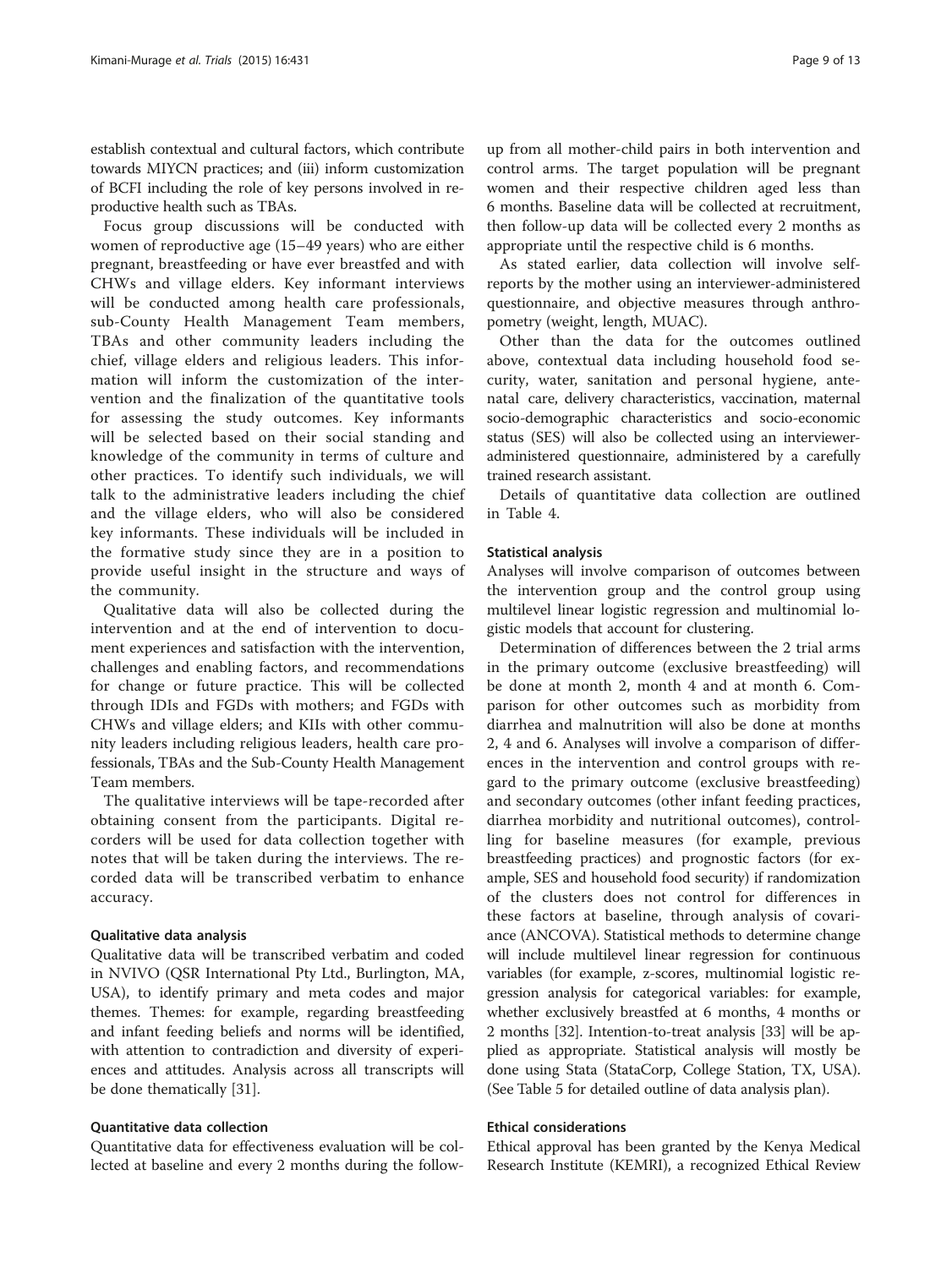#### <span id="page-9-0"></span>Table 5 Data analysis outline

| Formative study                                                                                                                                                                            |                                                                        |                                        |                                                                                                                |                                                                    |
|--------------------------------------------------------------------------------------------------------------------------------------------------------------------------------------------|------------------------------------------------------------------------|----------------------------------------|----------------------------------------------------------------------------------------------------------------|--------------------------------------------------------------------|
| Study objective                                                                                                                                                                            | Primary outcome variables Independent variable Control variables       |                                        |                                                                                                                | Type of analysis                                                   |
| 1. To establish local contexts and norms.<br>which contribute to maternal infant and<br>young child nutrition (MIYCN) practices so<br>as to customize the intervention package             | Factors that influence<br>breastfeeding and other<br>MIYCN practices   | Not applicable                         | Not applicable                                                                                                 | Thematic                                                           |
| 2. To identify facilitating factors and barriers<br>that may influence the implementation<br>of BFCI                                                                                       | Facilitating factors and<br>barriers to the<br>implementation of BFCI  | Not applicable                         | Not applicable                                                                                                 | Thematic                                                           |
| Cluster randomized trial                                                                                                                                                                   |                                                                        |                                        |                                                                                                                |                                                                    |
| Study objective                                                                                                                                                                            | Outcome variables                                                      | Independent variable Control variables |                                                                                                                | Type of analysis                                                   |
| 1. To determine the effectiveness of the<br>BFCI on the rates of exclusive<br>breastfeeding for the first 6 months                                                                         | Exclusive breastfeeding<br>(EBF) at 6 months,<br>4 months and 2 months | Intervention status                    | SES, food security, water and<br>sanitation, maternal<br>characteristics, antenatal care                       | Multinomial logistic<br>regression                                 |
| 2. To determine the effectiveness of BFCI<br>strategy on MIYCN knowledge and                                                                                                               | a. Knowledge levels on<br><b>MIYCN</b>                                 | Intervention status                    | SES, food security, water and<br>sanitation, maternal                                                          | Logistic regression                                                |
| attitudes                                                                                                                                                                                  | b. Attitudes on MIYCN                                                  |                                        | characteristics, antenatal care                                                                                |                                                                    |
| 3. To determine the effectiveness of the BFCI<br>on rate of initiation of breastfeeding within<br>the first hour of birth and its implications<br>on successful EBF for the first 6 months | Initiation of breastfeeding<br>within 1 hour                           | Intervention status                    | SES, food security, water and<br>sanitation, maternal<br>characteristics, antenatal care                       | Logistic regression                                                |
| 4. To assess the change in nutritional and<br>health status among infants and young<br>children from the implementation of BFCI                                                            | a. Stunting                                                            | Intervention status                    | SES, food security, water and<br>sanitation maternal<br>characteristics, antenatal care,<br>vaccination status | Logistic regression<br>for stunting,<br>underweight and<br>wasting |
|                                                                                                                                                                                            | b. Underweight                                                         |                                        |                                                                                                                | ANCOVA for z-scores                                                |
|                                                                                                                                                                                            | c. Wasting                                                             |                                        |                                                                                                                | and multilevel<br>modeling for<br>diarrhea morbidity               |
|                                                                                                                                                                                            | d. z-scores                                                            |                                        |                                                                                                                |                                                                    |
|                                                                                                                                                                                            | e. Diarrheal and other<br>morbidity                                    |                                        |                                                                                                                |                                                                    |
| 5. To determine the factors and barriers<br>associated with the implementation of                                                                                                          | a. Satisfaction with<br>intervention                                   | Not applicable                         | Not applicable                                                                                                 | Descriptive<br>(Outcome 1)                                         |
| BCFI and how to address them                                                                                                                                                               | b. Experiences with<br>intervention                                    |                                        |                                                                                                                | Oualitative:<br>Thematic analysis<br>(Outcomes 2 and 3)            |
|                                                                                                                                                                                            | c. Limiting and enabling<br>factors                                    |                                        |                                                                                                                |                                                                    |

ANCOVA analysis of covariance, BFCI Baby Friendly Community Initiative, SES socio-economic status

Committee, approved by the Government of Kenya, reference number: KEMRI/RES/7/3/1-NON-SSC protocol number 443. The investigators will uphold the fundamental principles regarding research on human subjects: respect for persons, beneficence and justice. For all data collection activities, informed consent will be obtained from all the eligible participants following full disclosure regarding the study before data collection is done. Proxy consent for children will be obtained from their mothers.

# **Discussion**

This paper describes the protocol for a cluster randomized trial whose aim is to determine the feasibility and effectiveness of the BFCI with regard to breastfeeding and other infant feeding, nutrition and health outcomes in a rural setting in Kenya. Breastfeeding and optimal infant and young child feeding promotion is an important intervention for child-survival; however, it is not yet clear which strategies are the most effective. Studies have indicated the effectiveness of counseling programs within primary health care in improving breastfeeding and other infant feeding practices particularly in highincome and middle-income countries, but little such evidence exists in low-income countries [[22, 34](#page-12-0)–[37](#page-12-0)]. Though the BFCI is being successfully implemented in LMICs such as Cambodia and the Gambia, little evidence from evaluation of the programs on its effectiveness in improving MIYCN exists [[16\]](#page-11-0). Further little evidence exists on its feasibility in Kenya. The importance of this study is to provide the needed evidence on feasibility of implementing the BFCI in Kenya and its potential effectiveness.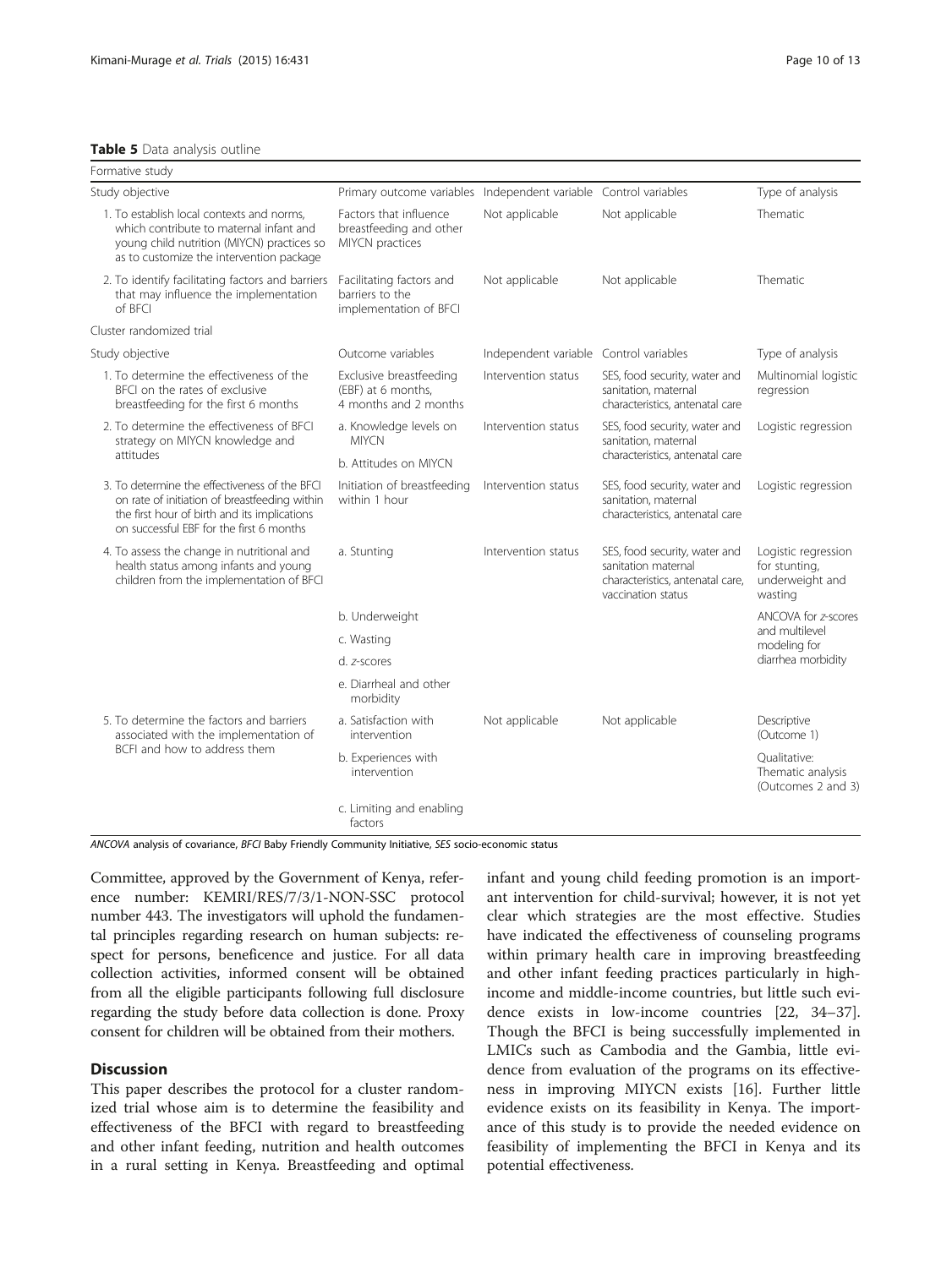The BFHI, a WHO and UNICEF global program launched in 1991 to protect, promote, and support breastfeeding in maternity wards has been found effective in improving breastfeeding practices particularly in high-income and middle-income countries [[38](#page-12-0)–[41](#page-12-0)]. Of concern, however, is the fact that the BFHI mainly focuses on promoting breastfeeding in the hospital setting around the time of delivery, yet in some countries including Kenya, particularly in rural settings, many women deliver at home [[15](#page-11-0)]. Studies have found that while interventions that involve counseling/support at the health facility level are effective, there is evidence to suggest that combining hospital-based counseling/support with home-based visits is more effective. For example, in a study done in Brazil that compared 2 systems of delivery of breastfeeding counseling/support: a purely hospital-based system and a hospital- based system coupled with home-visits, the hospital-based intervention achieved a high rate (70 %) of exclusive breastfeeding during the hospital stay, but this was not sustained after discharge from hospital; at 10 days, this rate had dropped to 30 %. The rate of exclusive breastfeeding from 10 days to 6 months was higher in the group that received home visits (45 %) compared to the group with only hospital-based intervention (13 %) [[42](#page-12-0)]. This study will provide evidence on the effectiveness of coupling home-based counseling with health facility-based counseling within primary health care facilities in a rural setting in Kenya.

Support to the mother at the community level is critical as a link between initiation of breastfeeding and continued breastfeeding and other infant and young child feeding practices, and is recommended by the WHO and UNICEF [[14,](#page-11-0) [43](#page-12-0)]. Different forms of support for mothers in the community have been described and explored. These include counseling by lay CHWs, peer support groups run by trained mothers, mother support groups run by women in collaboration with health/nutrition professionals, and mother-to-mother support groups run by mothers [\[44](#page-12-0)–[46](#page-12-0)]. Different forms of support will be differently effective in different contexts, hence the need for context-specific adaptation of the type of support through formative research in the study context [[45](#page-12-0)]. We will conduct formative studies to adapt the intervention to the local context for example with regards to the counselling on nutritious, locally available foods. We will use CHWs to counsel mothers at the household level. The effectiveness of CHWs in health care delivery, particularly in child survival programs has been documented [[35](#page-12-0), [47, 48](#page-12-0)]. A study involving a nonrandomized design in rural Kenya to determine the effectiveness of the government's Community Health Strategy (that involves use of CHWs to promote health in the community) found that the strategy improved the prevalence

of exclusive breastfeeding from 20 % to 52 % [[35](#page-12-0)]. In the proposed study, to enhance sustainability, we propose to introduce income- generating activities for CHWs through training on income generating activities and a seed grant to start off the income generating activities . As part of support for mothers, we also propose support groups for mothers in the community that incorporate various people in the community likely to support the mothers, other than the mothers themselves, including a CHW, a health professional, an older woman and a community leader. Establishment of support groups for mothers in the community is expected to enhance sustainability of the intervention beyond the project timespan.

The timing of the counseling/support has been found to be important. Prenatal and postnatal breastfeeding counseling interventions, whether alone or in combination have been found effective in improving breastfeeding practices including duration of exclusive breastfeeding and any breastfeeding [[36, 37](#page-12-0)]. In a systematic review of effectiveness of breastfeeding interventions that involved 38 trials [[36\]](#page-12-0), prenatal breastfeeding interventions significantly increased the rate of any short-term breastfeeding (1–3 months) rate by 39 % compared to the usual care while combined prenatal and postnatal interventions significantly increased both the rates of intermediate (4–5 months) and long-term (6–8 months) any breastfeeding compared to usual care by 15 % and 33 % respectively. Postnatal interventions significantly increased the rates of short-term exclusive breastfeeding (1–3 months) by 21 %. In another systematic review that involved 20 trials, only interventions with a postnatal component were found to be effective in improving breastfeeding practices while there was no evidence to suggest effectiveness of antenatal counseling/support [[37\]](#page-12-0). This study, which involves home-based and facility-based counseling/support during pregnancy and 6 months following delivery, will provide further evidence on the effectiveness of combined antenatal and postnatal counseling/support on breastfeeding and other infant feeding practices.

Some limitations to this study may include bias in reporting (mothers' self-report) of the primary outcome (exclusive breastfeeding). To counter this, data will be collected longitudinally at various time points, and a thorough questioning using 24-hour recall on what the baby was fed on will be done to ensure that as true as possible a record of infant feeding practices is obtained. It is possible that even with randomization of clusters; there will be differences in the baseline measures in the intervention and control groups by chance. Analysis methods to be adopted will control for baseline differences, if such differences are identified, but this will reduce the statistical power. Though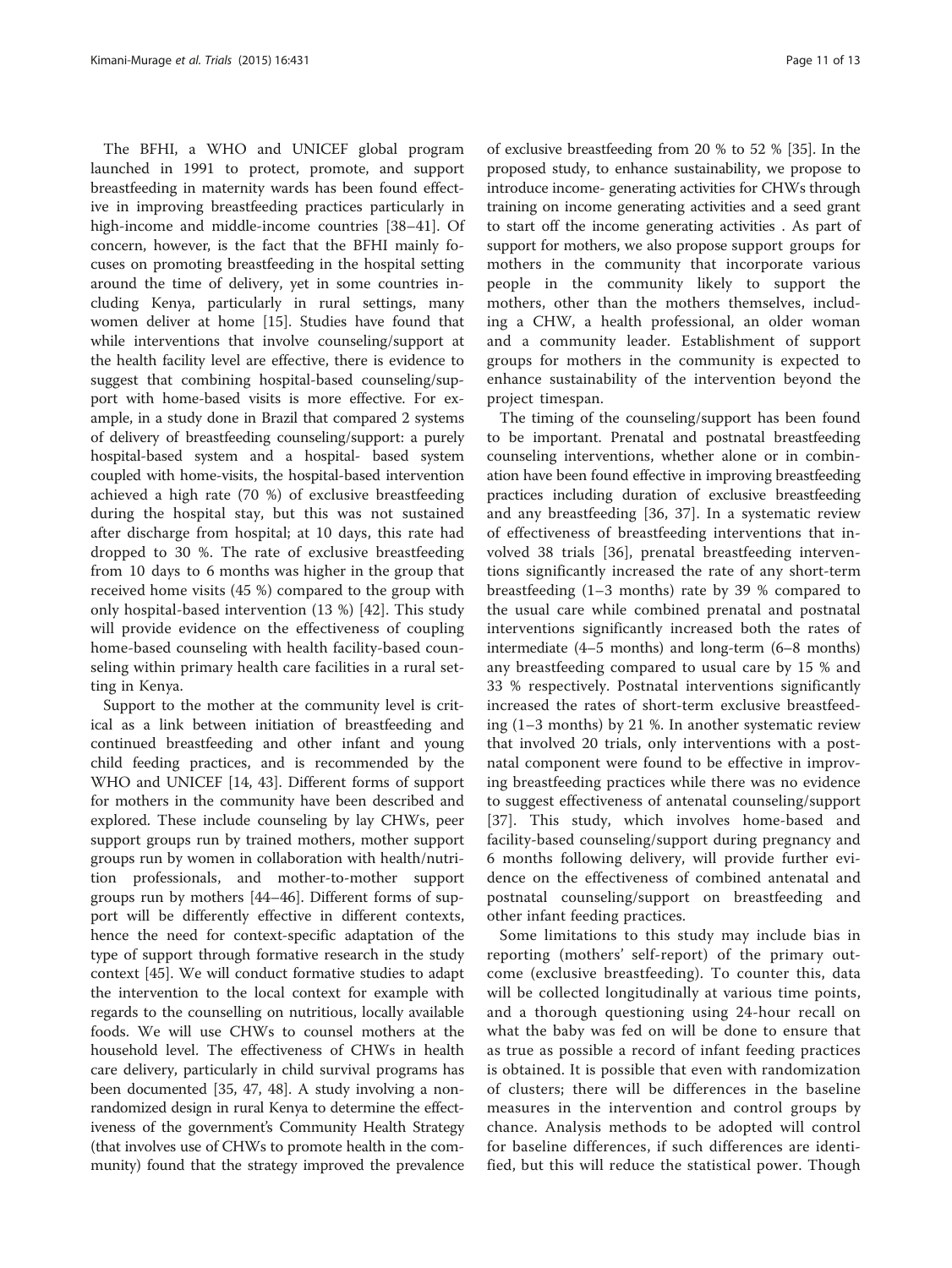<span id="page-11-0"></span>we do not expect much loss to follow-up as we will work with a stable rural agrarian community, we plan to adopt intention-to-treat analysis to deal with potential loss to follow-up. Additionally, we have included an allowance for loss to follow-up in the sample size determination.

In conclusion, the importance of breastfeeding and optimal infant feeding promotion in child-survival cannot be overemphasized. Identifying feasible and effective strategies for promotion of optimal infant feeding is of utmost importance. The results from this trial will provide evidence regarding the feasibility of implementing the BFCI in Kenya and its effectiveness on breastfeeding, morbidity from diarrhea, and nutritional status among infants. This is expected to inform policy and practice regarding child survival in Kenya and other LMICs. It is expected to inform the roll-out of the BFCI in Kenya and other LIMCs where it is under consideration, which goes beyond the BFHI to promote optimal breastfeeding and other infant feeding practices at the community level.

#### Trial status

The trial is currently at the formative stages. The qualitative formative study has been conducted, and the intervention has started. Recruitment of study participants is expected to end by February 2016.

#### Abbreviations

ANCOVA: analysis of covariance; BFCI: Baby Friendly Community Initiative; BFHI: Baby-Friendly Hospital Initiative; CHWs: community health workers; CU: community unit; DALYs: disability-adjusted life years; FGD: focus group discussion; KEMRI: Kenya Medical Research Institute; KII: key informant interview; IDI: in-depth interview; IYCF: infant and young child feeding; IYCN: infant and young child nutrition; LAZ: length-for-age z-scores; LMICs: low-income and middle-income countries; MIYCN: maternal, infant and young child nutrition; MUAC: mid-upper arm circumference; NIH: National Institutes of Health; PEER: Partnership for Enhanced Engagement in Research; SCHMT: Sub-County Health Management Team; SES: socio-economic status; TBA: traditional birth attendant; UNICEF: United Nations Children's Fund; USAID: United States Agency for International Development; WAZ: weight-for-age z-scores; WLZ: weight-for-length z-scores; WHO: World Health Organization.

#### Competing interests

The authors declare that they have no competing interests.

#### Authors' contributions

EWK-M: conceived and designed the study and wrote the manuscript; JK, MK, FW, EM, NM, MW, PM, BS, JNK and SLY: conceived and designed the study and reviewed the draft manuscript; PG, NJM, SMG: conceived and designed the study, gave guidance on writing of the manuscript, reviewed the draft manuscript. All authors read and approved the final manuscript.

#### Authors' information

JK is the principal investigator for this study protocol.

#### Acknowledgments

This study is funded by the NIH and the USAID through the Partnership for Enhanced Engagement in Research (PEER) Health Program, administered by the National Academy of Sciences (NAS). EWK-M was a Wellcome Trust Fellow during the development of this manuscript, Grant # 097146/Z/11/Z. PG is supported by a British Academy mid-career fellowship (Ref: MD120048). We acknowledge Dr. Catherine Kyobutungi of APHRC, Drs. Muthoni Magu-Kariuki and Linda H Archer of Jhpiego for their contribution to the design of the study.

We also acknowledge the Division of Nutrition and Dietetics, Ministry of Health, Kenya, particularly the former Head, Mrs Terry Wefwafwa, Nutrition Information Working Group and the National Maternal, Infant and Young Child Nutrition Steering Committee, UNICEF and other nutrition stakeholders in Kenya for their suggestions to the design of the study which were incorporated in the protocol.

#### Author details

<sup>1</sup> African Population and Health Research Centre (APHRC), APHRC Campus, Kirawa Road, Off PeponiRoad, P.O. Box 1078700100 Nairobi, Kenya. <sup>2</sup>Department of Food, Nutrition and Dietetics, Kenyatta University, School of Applied Human Sciences Complex, Conference Road, Room HE7, P.O. Box 4384400100 Nairobi, Kenya. <sup>3</sup>Jhpiego, Off Riverside Drive, 14 Riverside, Arlington Block-2nd Floor, Nairobi, Kenya. <sup>4</sup>PATH, ACS Plaza, 4th floor, Lenana Road, P.O. Box 76634-00508, Nairobi, Kenya. <sup>5</sup>Human Nutrition and Dietetics Unit, Ministry of Health, P.O. Box 43319-00100, Nairobi, Kenya. <sup>6</sup>Action Against Hunger (ACF), 4th Floor, Suite 17, Green House, Ngong Road, P.O. Box 39900-00623, Nairobi, Kenya. <sup>7</sup>Department of Population Medicine and Diagnostics, Program in International Nutrition, Cornell University, Ithaca, NY, USA. <sup>8</sup>Centre for Global Health and Human Development, Loughborough University, Loughborough, UK. <sup>9</sup>Centre for Global Health, Population, Poverty and Policy, ESRC Centre for Population Change, Faculty of Social and Human Science, University of Southampton, Building 58, Room 2001, Southampton SO17 1BJ, UK.<sup>10</sup>International Health Institute, Brown University, Providence RI 02903, USA.

#### Received: 29 December 2014 Accepted: 28 August 2015 Published online: 28 September 2015

#### References

- 1. Black RE, Victora CG, Walker SP, Bhutta ZA, Christian P, de Onis M, et al. Maternal and child undernutrition and overweight in low-income and middle-income countries. Lancet. 2013;382(9890):427–51.
- 2. Black RE, Allen LH, Bhutta ZA, Caulfield LE, de Onis M, Ezzati M, et al. Maternal and child undernutrition: global and regional exposures and health consequences. Lancet. 2008;371(9608):243–60.
- 3. Rice AL, Sacco L, Hyder A, Black RE. Malnutrition as an underlying cause of childhood deaths associated with infectious diseases in developing countries. Bull World Health Organ. 2000;78(10):1207–21.
- 4. Victora CG, Adair L, Fall C, Hallal PC, Martorell R, Richter L, et al. Maternal and child undernutrition: consequences for adult health and human capital. Lancet. 2008;371(9609):340–57.
- 5. Kramer MS, Kakuma R. The optimal duration of exclusive breastfeeding: a systematic review. Adv Exp Med Biol. 2004;554:63–77.
- 6. Gareth J, Richard WS, Robert EB, Zulfiqar AB, Saul SM. How many child deaths can we prevent this year? Lancet. 2003;362(9377):65–71.
- 7. Oddy WH, Kendall GE, Blair E, De Klerk NH, Stanley FJ, Landau LI, et al. Breast feeding and cognitive development in childhood: a prospective birth cohort study. Paediatr Perinat Epidemiol. 2003;17(1):81–90.
- 8. WHO. The optimal duration of exclusive breastfeeding. Report of an Expert Consultation. Geneva: WHO; 2002.
- 9. WHO. Global strategy for infant and young child feeding. Geneva: WHO; 2003.
- 10. Kenya National Bureau of Statistics (KNBS). ICF Macro. Kenya Demographic and Health Survey 2008–09. Calverton, Maryland: KNBS and ICF Macro; 2009.
- 11. Kenya CBS. Ministry of Health (MOH) [Kenya], ORC Macro. Kenya Demographic and Health Survey 2003: key findings. Calverton, Maryland, USA: CBS, MOH and ORC Macro; 2004.
- 12. Pan American Health Organization (PAHO). Guiding principles for complementary feeding of the breastfed child. Washington DC: WHO; 2003.
- 13. Ministry of Public Health and Sanitation. National Strategy on Infant and Young Child Feeding Strategy 2007–2010. Nairobi. Kenya: Ministry of Public Health and Sanitation; 2007.
- 14. WHO and UNICEF. Baby-Friendly Hospital Initiative: revised, updated and expanded for integrated care. New York: WHO and UNICEF; 2009.
- 15. Montagu D, Yamey G, Visconti A, Harding A, Yoong J. Where do poor women in developing countries give birth? A multi-country analysis of demographic and health survey data. PLoS One. 2011;6(2), e17155.
- 16. Thomson G, Bilson A, Dykes F. Implementing the WHO/UNICEF Baby Friendly Initiative in the community: a 'hearts and minds' approach. Midwifery. 2012;28(2):258–64.